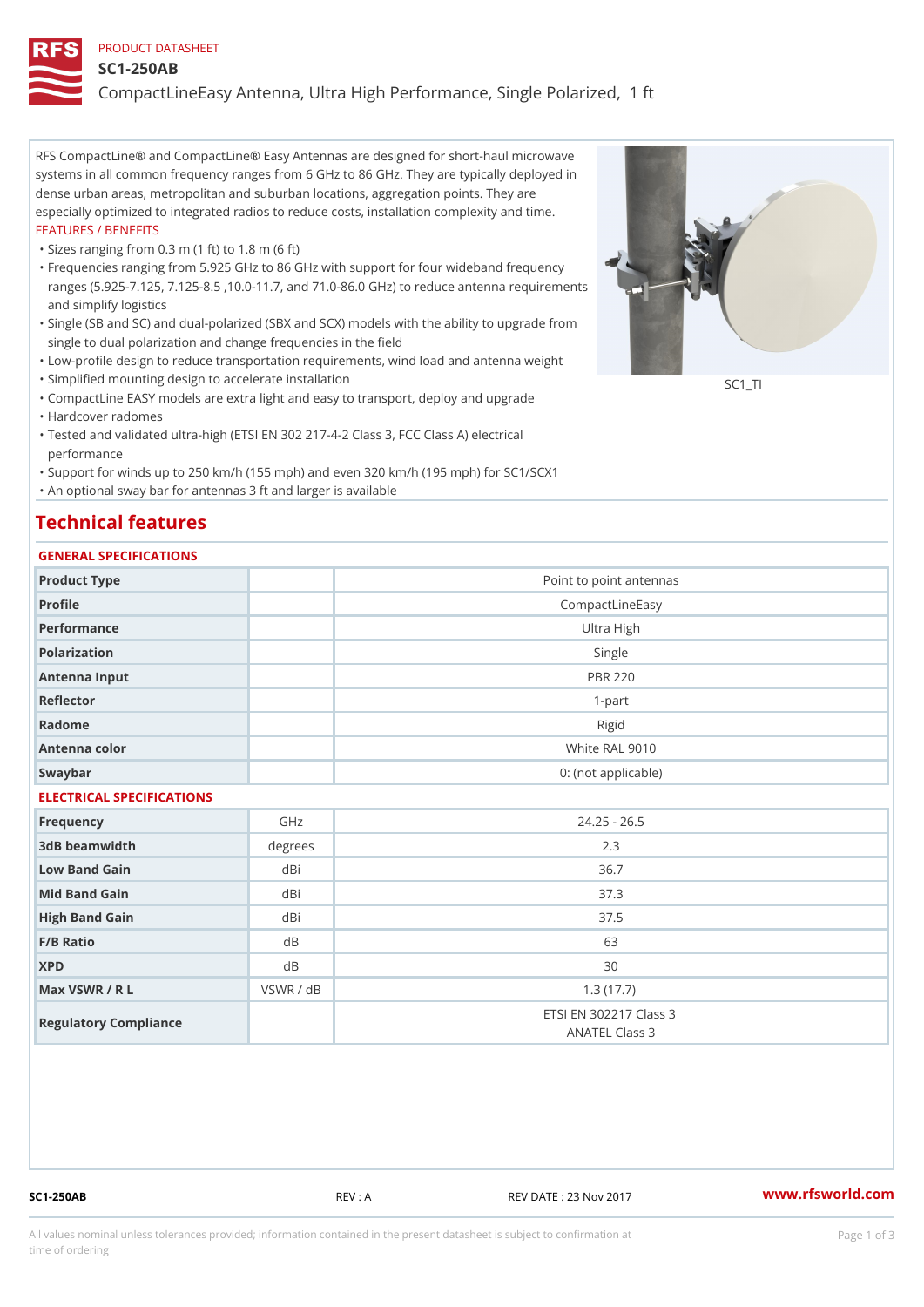## PRODUCT DATASHEET

### SC1-250AB

CompactLineEasy Antenna, Ultra High Performance, Single Polarized,

|               |                                                                                                                                                                                                                                                                                                                                                                                        | REV : A                                                                                                                                                        | REV DATE : 23 Nov 2017                                                                                                                                                   | www.rfsworld.co              |  |
|---------------|----------------------------------------------------------------------------------------------------------------------------------------------------------------------------------------------------------------------------------------------------------------------------------------------------------------------------------------------------------------------------------------|----------------------------------------------------------------------------------------------------------------------------------------------------------------|--------------------------------------------------------------------------------------------------------------------------------------------------------------------------|------------------------------|--|
|               |                                                                                                                                                                                                                                                                                                                                                                                        |                                                                                                                                                                |                                                                                                                                                                          |                              |  |
| $\dagger$ t)  |                                                                                                                                                                                                                                                                                                                                                                                        |                                                                                                                                                                | Forces 1ft SC                                                                                                                                                            |                              |  |
|               |                                                                                                                                                                                                                                                                                                                                                                                        |                                                                                                                                                                |                                                                                                                                                                          |                              |  |
|               |                                                                                                                                                                                                                                                                                                                                                                                        |                                                                                                                                                                |                                                                                                                                                                          |                              |  |
|               |                                                                                                                                                                                                                                                                                                                                                                                        |                                                                                                                                                                |                                                                                                                                                                          |                              |  |
| m m           |                                                                                                                                                                                                                                                                                                                                                                                        |                                                                                                                                                                |                                                                                                                                                                          |                              |  |
| m m<br>(in)   |                                                                                                                                                                                                                                                                                                                                                                                        |                                                                                                                                                                |                                                                                                                                                                          |                              |  |
| m m           |                                                                                                                                                                                                                                                                                                                                                                                        |                                                                                                                                                                | Outline_1ft_CompactLineEasy                                                                                                                                              |                              |  |
| m m           |                                                                                                                                                                                                                                                                                                                                                                                        |                                                                                                                                                                |                                                                                                                                                                          |                              |  |
| m m           |                                                                                                                                                                                                                                                                                                                                                                                        |                                                                                                                                                                |                                                                                                                                                                          |                              |  |
| m m<br>(in)   |                                                                                                                                                                                                                                                                                                                                                                                        |                                                                                                                                                                |                                                                                                                                                                          |                              |  |
| m m<br>(in)   |                                                                                                                                                                                                                                                                                                                                                                                        |                                                                                                                                                                |                                                                                                                                                                          |                              |  |
| m m<br>(in)   |                                                                                                                                                                                                                                                                                                                                                                                        |                                                                                                                                                                |                                                                                                                                                                          |                              |  |
|               |                                                                                                                                                                                                                                                                                                                                                                                        |                                                                                                                                                                |                                                                                                                                                                          |                              |  |
|               |                                                                                                                                                                                                                                                                                                                                                                                        |                                                                                                                                                                | 0: (not applicable)                                                                                                                                                      |                              |  |
|               |                                                                                                                                                                                                                                                                                                                                                                                        |                                                                                                                                                                |                                                                                                                                                                          |                              |  |
|               |                                                                                                                                                                                                                                                                                                                                                                                        |                                                                                                                                                                | 252 (156)                                                                                                                                                                |                              |  |
|               |                                                                                                                                                                                                                                                                                                                                                                                        |                                                                                                                                                                |                                                                                                                                                                          |                              |  |
|               | $mm$ (in)                                                                                                                                                                                                                                                                                                                                                                              |                                                                                                                                                                | 114(4.5)                                                                                                                                                                 |                              |  |
|               | $mm$ (in)                                                                                                                                                                                                                                                                                                                                                                              |                                                                                                                                                                | 48 (1.9)                                                                                                                                                                 |                              |  |
|               |                                                                                                                                                                                                                                                                                                                                                                                        |                                                                                                                                                                |                                                                                                                                                                          |                              |  |
|               |                                                                                                                                                                                                                                                                                                                                                                                        |                                                                                                                                                                | ± 15                                                                                                                                                                     |                              |  |
|               | degrees                                                                                                                                                                                                                                                                                                                                                                                |                                                                                                                                                                | ± 15                                                                                                                                                                     |                              |  |
|               |                                                                                                                                                                                                                                                                                                                                                                                        | 1(0.3)<br>ft $(m)$                                                                                                                                             |                                                                                                                                                                          |                              |  |
| Fs Side force | Elevation Adjustment<br>Azimuth Adjustment<br>Approximate Weight<br>Survival Windspeed<br>Operational Windspeed<br>optional Swaybar<br>MOUNTOUTLINE<br>$51mm(2_in)Pip@in$<br>89mm (3.5_in) Pi(pine)<br>$114$ m m (4.5_ir) $\sqrt{$ imp $\approx$<br>$\vert$ (in)<br>survival $w \nmid N$ ( $ b$ )<br>Fa Axial force<br>survival wind (1b)<br>N <sub>m</sub><br>I b<br>SC1/SCX1 PACKING | degrees<br>Polarization Adjustment<br>degrees<br>Mounting Pipe Diameter<br>Mounting Pipe Diameter<br>kg (lb)<br>FURTHER ACCESSORIES<br>External Document Links | $km/h$ (mph)<br>$km/h$ (mph)<br>387 (15.2)<br>187(7.4)<br>165(6.5)<br>250(9.8)<br>270.5(10.65)<br>283 (11.1)<br>46(1.8)<br>40(1.6)<br>354 (80)<br>715 (161)<br>230 (170) | ± 5<br>5(11.02)<br>320 (198) |  |

All values nominal unless tolerances provided; information contained in the present datasheet is subject to Pcapgelio an atio time of ordering